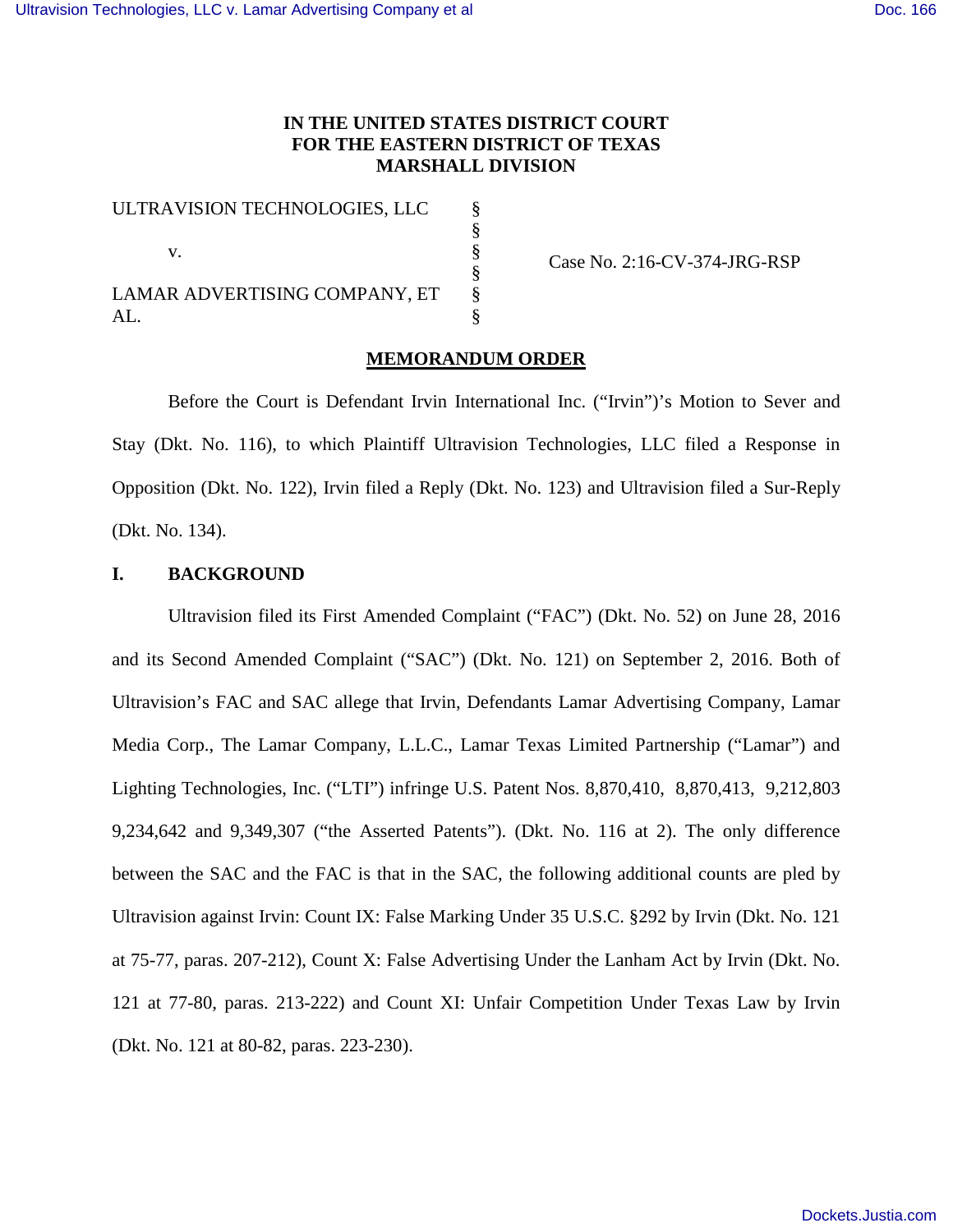LTI is also the sole manufacturer of the Accused Products, as defined in the FAC and SAC, and Irvin is a distributor of LTI's Accused Products, and is the only supplier that sells LTI's Accused Products under the name "MarQuee LED." (Dkt. No. 116 at 3). Irvin also resells the products designed and developed by LTI and was not involved in the design or development of LTI's Accused Products. *Id.* 

# **II. RELEVANT LAW**

Federal Rule of Civil Procedure 21 "allows the court to sever any claim against a party." *Shifferaw v. Emson USA,* No. 2:09-cv-54-TJW-CE, 2010 WL 1064380, at \*1 (E.D. Tex. Mar. 18, 2010), *citing* FED. R. CIV. P. 21. "The district court has broad discretion when deciding whether to sever." *Id., citing Anderson v. Red River Waterway Comm'n,* 231 F.33d 211, 214 (5th Cir. 2000). Courts have found that "severance may be permitted if three factors are met: (1) whether the remaining claims are peripheral to the severed claims; (2) whether adjudication of the severed claims would potentially dispose of the remaining claims; and (3) whether the § 1404(a) factors warrant transfer of the severed claims." *Shifferaw,* 2010 WL 1064380, at \*1.

"The district court has the inherent power to control its own docket, including the power to stay proceedings." *Soverain Software LLC v. Amazon.com, Inc.,* 356 F. Supp. 2d 660, 662 (E.D. Tex. 2005), *citing Landis v. N. Am. Co.,* 299 U.S. 248, 254 (1936); *Murata Machinery USA v. Daifuku Co., Ltd.,* 830 F.3d 1357, 1361 (Fed. Cir. 2016); *Procter & Gamble Co. v. Kraft Foods Glob., Inc.,* 549 F.3d 842, 848-49 (Fed. Cir. 2008). In deciding whether to stay litigation pending reexamination, courts typically consider: (1) whether a stay will unduly prejudice or present a clear tactical disadvantage to the nonmoving party, (2) whether a stay will simplify the issues in question and trial of the case, and (3) whether discovery is complete and whether a trial date has been set. *Soverain Software,* 356 F. Supp. 2d at 662.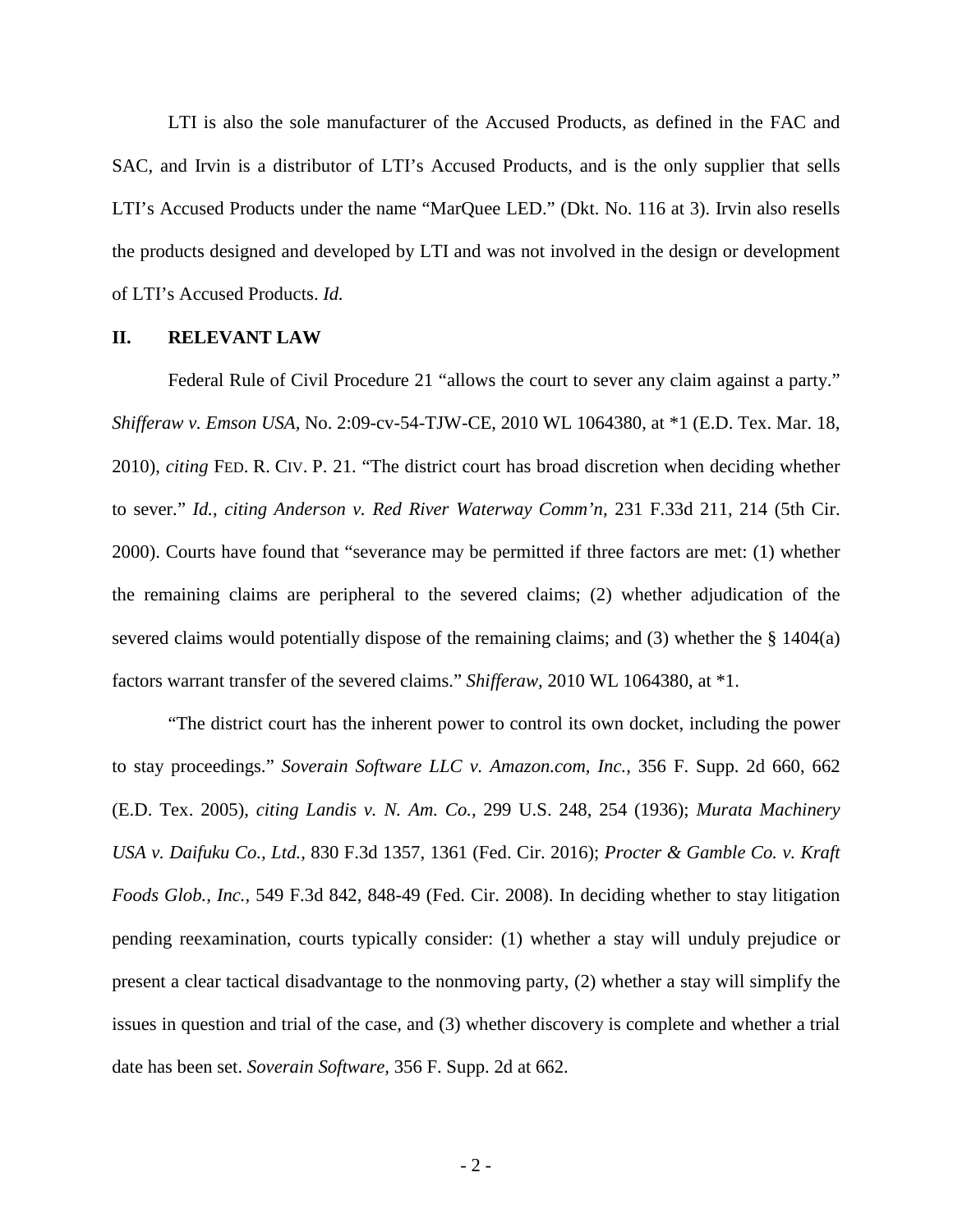# **III. ANALYSIS**

### **A. Severance of Ultravision's Claims Against Irvin**

The Court now analyzes: (1) whether Ultravision's claims against Irvin are peripheral to its claims against LTI; (2) whether adjudication of the severed claims would potentially dispose of the remaining claims; and (3) if the  $\S$  1404(a) factors warrant transfer of the severed claims.

# **1. Whether Ultravision's Claims Against Irvin are Peripheral**

Irvin asserts that Ultravision's claims against it are peripheral to Ultravision's claims against LTI because Irvin is a distributor who (i) simply resells LTI's Accused Products and (ii) is fully indemnified by LTI in connection with this litigation. (Dkt. No. 116 at 5-6), *citing In re Nintendo of America, Inc.* 756 F.3d 1363, 1365 (Fed. Cir. 2014).

In response, Ultravision contends that unlike the *In re Nintendo* case that Irvin cites, the "customer-suit exception" does not apply to the patent infringement claims asserted against Irvin, and that courts have refused to apply such an exception where proof of infringement by the manufacturer (here, LTI) will not necessarily establish infringement by the retailer, such as in this case. (Dkt. No. 122 at 7-8), *citing Erfindergemeinschaft UroPep GbR v. Eli Lilly & Co.,* No. 2:15-cv-1202-WCB, 2016 WL 1659924, at \*2-5 (E.D. Tex. Apr. 26, 2016).

### **a. The Three Additional Claims Against Irvin**

Ultravision further notes that since the filing of Irvin's Motion to Sever and Stay (Dkt. No. 116), the SAC (Dkt. No. 121) was filed, which added three additional claims asserted just against Irvin: false marking (Count IX), false advertising (Count X) and unfair competition (Count XI). (Dkt. No. 122 at 10). Ultravision then argues that there can be no dispute that these three claims against Irvin are separate, distinct and not peripheral to the patent infringement claims against LTI. *Id.* at 10-11.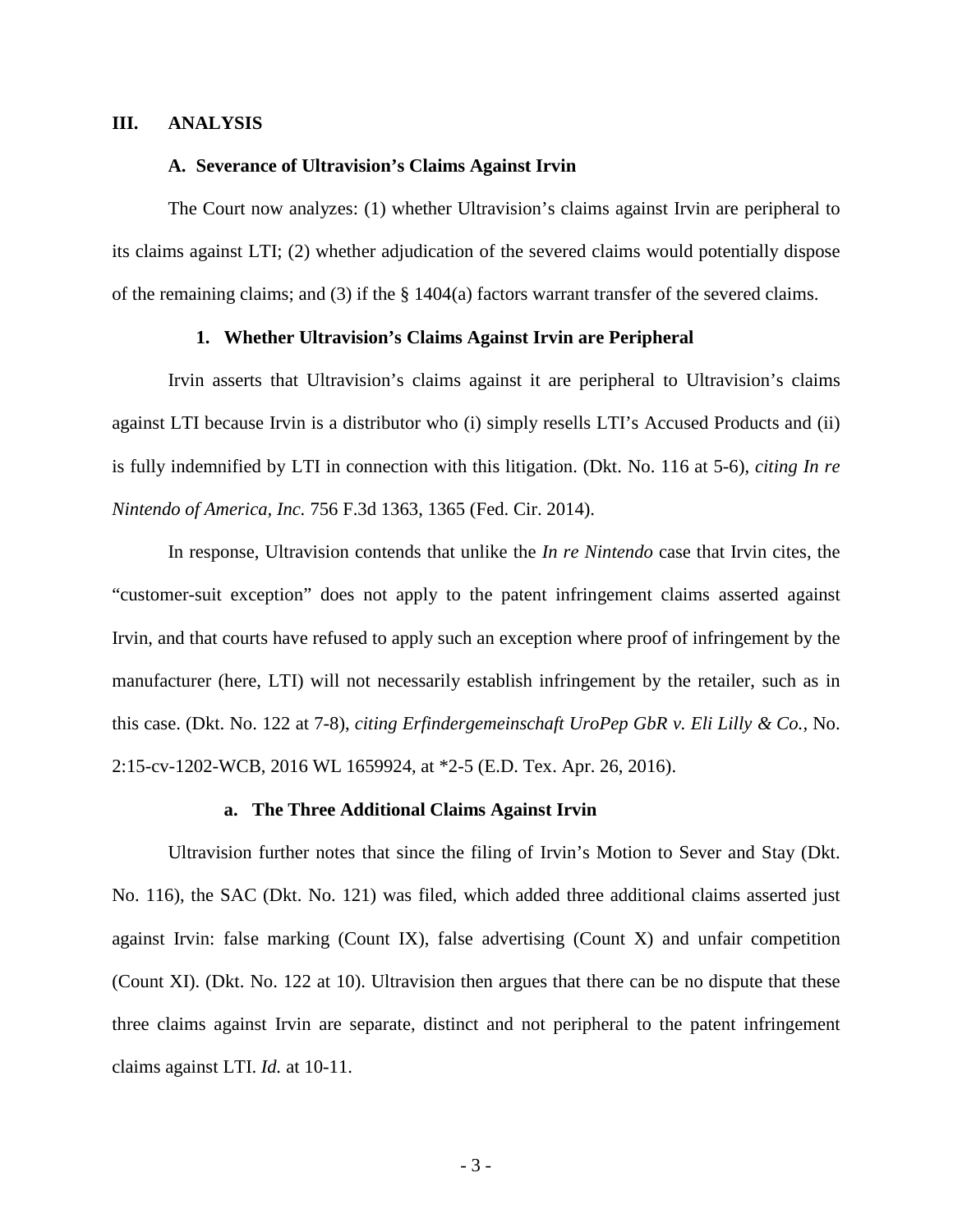Irvin contends that those three new claims added by Ultravision have no merit because Ultravision's SAC was filed "late on a Friday night just prior to the due date for receiving answers to its requests for admission related to the subject matter underlying the Additional Claims in the [SAC]" and "[s]uch a maneuver appears to be calculated to attempt to avoid knowledge of answers to the requests for admission which would render the Additional Claims baseless." (Dkt. No. 123 at 1-3).

Ultravision counters by stating that the three additional claims are warranted and track the facts presented in Ultravision's original complaint (Dkt. No. 1 at 26, para. 60) as well as its efforts to obtain discovery on the same issues, noting that although Ultravision served its infringement contentions on Defendants – including Irvin – in mid-June, Irvin did not mention the possibility of a motion for severance of Ultravision's patent infringement claims against Irvin and a stay of that case until after Ultravision's Requests for Admissions to Irvin addressed facts that highlighted the existence of the additional claims against Irvin. (Dkt. No. 134, at 1, n.1). Ultravision also notes that strategically, Irvin filed its Motion to Sever and Stay (Dkt. No. 116) before its responses to Ultravision's Requests for Admission were due. (Dkt. No. 134 at 1).

# **b. The Indirect Infringement Claims Against Irvin**

Ultravision also argues that while some of the patent claims against Irvin and LTI overlap, Ultravision's indirect infringement allegations of the method claims vary with the specific party, as those claims are infringed when Irvin's customers install and activate the lights Irvin sells, and for which it provides instructions. (Dkt. No. 122 at 9-10). Thus, Ultravision asserts induced infringement by Irvin for the underlying direct infringement by its customers and accordingly, because some of Ultravision's infringement allegations against Irvin are not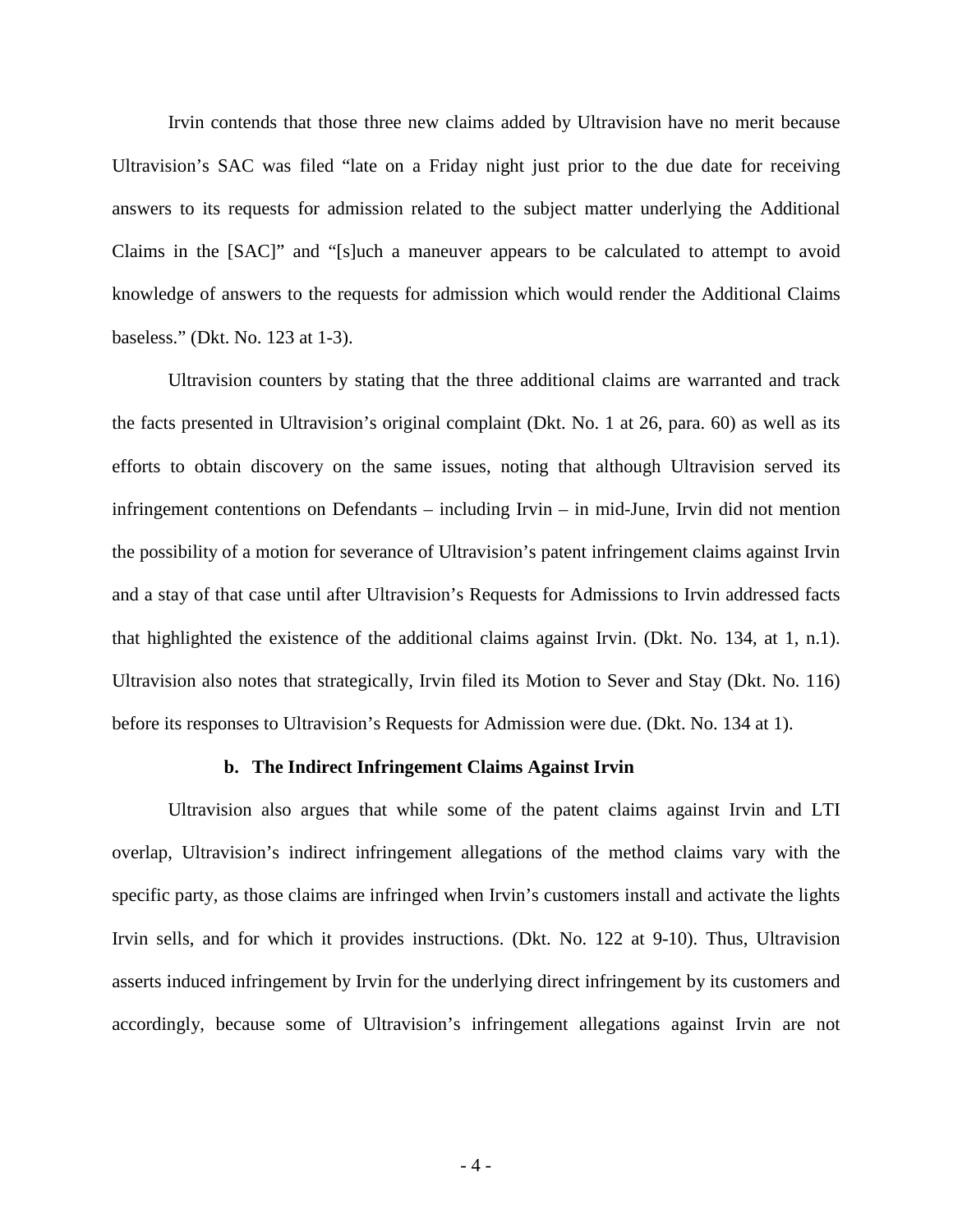encompassed within the infringement allegations against LTI, Ultravision's patent infringement allegations against Irvin are not peripheral to the allegations against LTI. *Id.* at 10.

In response, Irvin asserts that in its pleadings and its infringement contentions, Ultravision makes no attempt to differentiate the direct and indirect infringement allegations or the claims being asserted against each Defendant. (Dkt. No. 123 at 4). Irvin further argues that Ultravision's allegations of indirect infringement do not differ with regard to Irvin as compared to LTI because if the LED Accused Products were held to directly infringe the Asserted Patents based on the actions of Irvin's customers in connection with billboard illumination, then Irvin and LTI both could indirectly infringe these claims. *Id.* Irvin asserts that LTI manufactures and sells the LED Accused Products to Irvin to be resold to Irvin's customers with the purpose of inducing such customers to use the LED Accused Products as intended, i.e. for billboard illumination and therefore, the same facts supporting a claim for inducement against Irvin could support a claim against LTI. *Id.* 

The Court finds that on balance, the claims against Irvin – including (i) the three additional claims added in the SAC asserted against Irvin of false marking (Count IX), false advertising (Count X) and unfair competition (Count XI) – as well as (ii) the indirect infringement claims against Irvin – are peripheral to the patent infringement claims asserted by Ultravision against LTI, at least to the extent that they do not overlap entirely with the patent infringement claims asserted over LTI. However, because the additional non-patent claims or Irvin's indirect infringement claims will not be resolved entirely via the adjudication of the infringement claims against LTI (as analyzed in the next factor), the finding that these claims are peripheral is not sufficient on its own to sever Irvin's claims as a matter of judicial efficiency. Therefore, the more pressing analysis will be taken up next.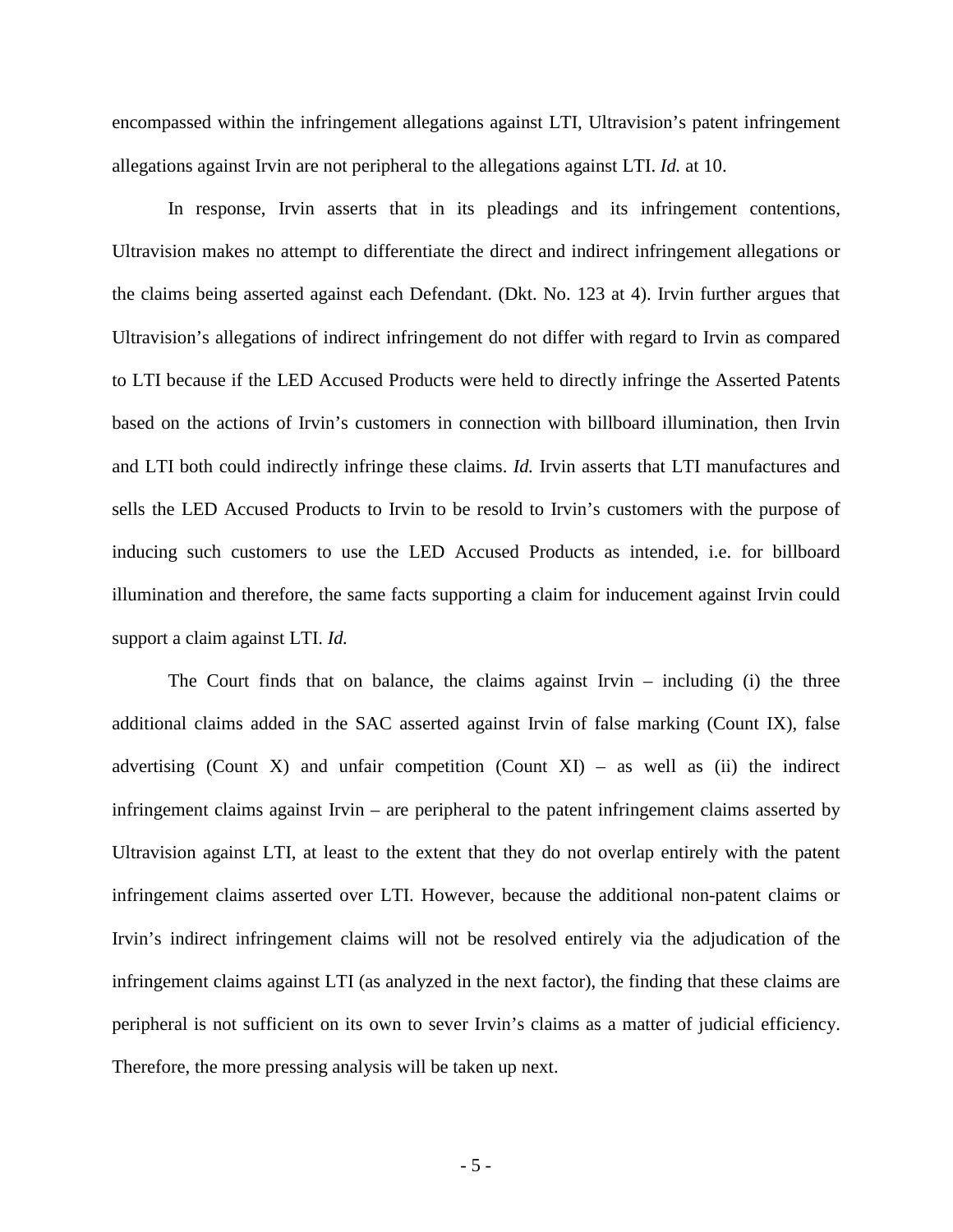#### **2. Whether Adjudication of the LTI Claims Will Dispose of Irvin's Claims**

Irvin next argues – however, before the SAC was filed alleging the aforementioned three additional claims against it – that adjudication of the claims against LTI would dispose of the claims against Irvin in their entirety. (Dkt. No. 116 at 6-9). However, after the SAC was filed, Irvin argues that the three new claims are unrelated to patent infringement and therefore do not preclude severance of the patent infringement allegations against Irvin because the Court may sever the patent infringement allegations against Irvin while allowing the additional three claims to proceed until they are readily dismissed as without merit via either motion practice or at trial. (Dkt. No. 123 at 3). Irvin states that in determining whether to sever and stay the patent infringement allegations against a distributor or customer, "the key is whether 'resolution of the major issues before [the] court, including patent infringement [and] patent validity…will resolve these issues as to [the] customers." *Vantage Point Tech., Inc. v. Amazon.com, Inc.,* No. 2:13-cv-909-JRG, 2015 WL 123593, at \*2 (E.D. Tex. Jan. 6, 2015). This is because "[a]lthough there may be additional issues involving the [customer] defendants…their prosecution will be advanced if…[The Plaintiff] is successful on the major premises being litigated, and may well be mooted if he is unsuccessful," *Katz v. Lear Siegler, Inc.,* 909 F.2d 1459, 1464 (Fed. Cir. 1990).

In response, Ultravision asserts that while Ultravision's three additional claims against Irvin focus on the MarQuee LED Products, those claims will not be resolved through the adjudication of Ultravision's patent infringement claims against LTI, which focus on Ultravision's patents, not those of Irvin, LTI, or any related parties, and will not involve an examination of any of the elements that underlie Ultravision's false marking, false advertising or unfair competition claims against Irvin. (Dkt. No. 122 at 11-12). Ultravision also argues that a finding of infringement by LTI of certain patent claims may not establish whether Irvin infringes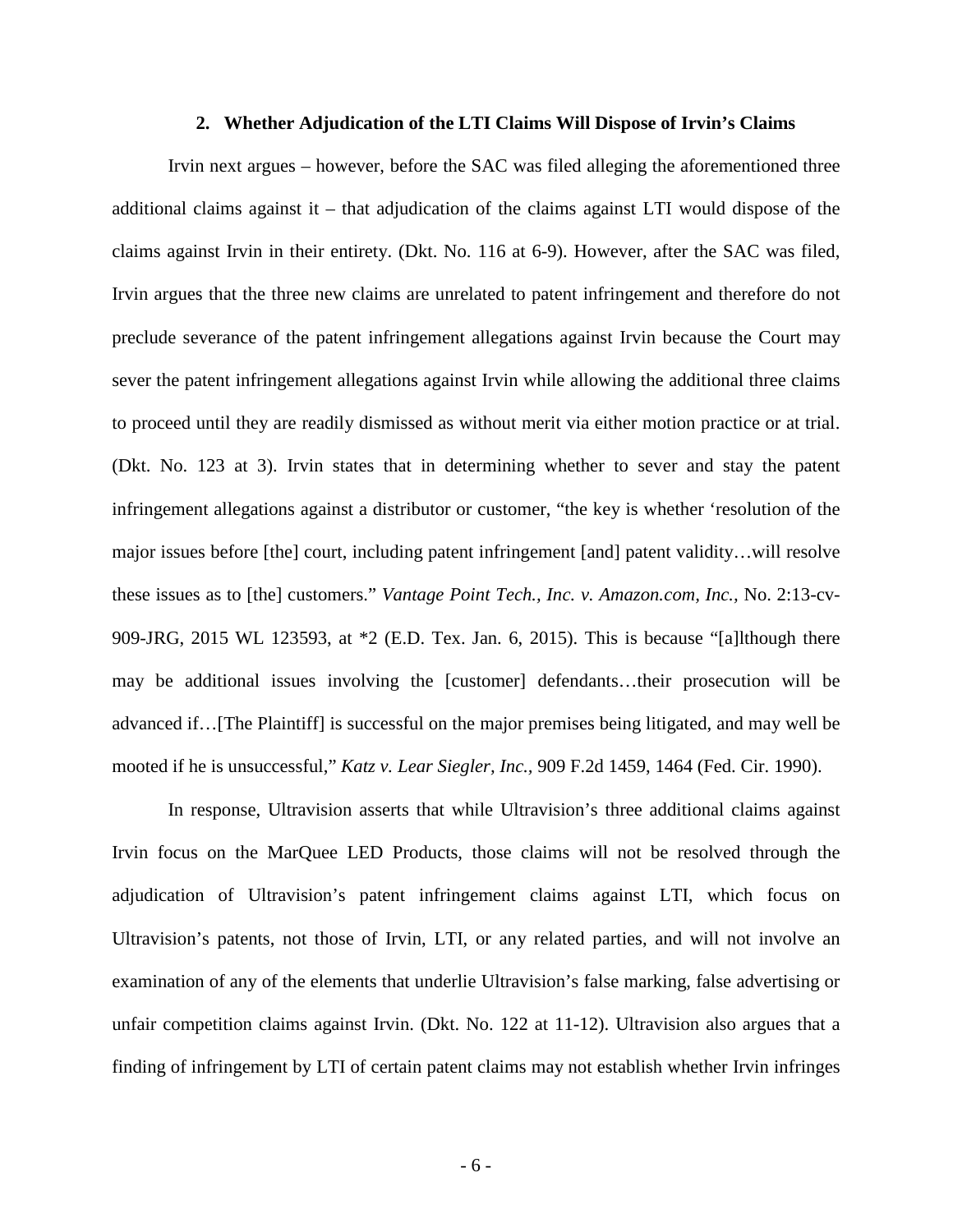all the patent claims asserted against it, and similarly, assuming that the jury finds no infringement by LTI of certain patent claims, such a finding may not preclude a finding of infringement against Irvin. *Id.* at 10. Thus, Ultravision reasons that the only way adjudication of the patent infringement claims against LTI would resolve the patent infringement claims against Irvin is if every asserted claim of the Asserted Patents was found invalid; however, this is a possibility in every patent infringement case – regardless of how unrelated and independent the claims are against the various defendants – and is not the standard to be applied when determining whether a severance is warranted. *Id.*

Irvin counters that Ultravision has never before distinguished the patent infringement claims against the Defendants and that these claims in actuality overlap in their entirety. (Dkt. No. 123 at 5). Therefore, adjudication of Ultravision's claims against LTI would resolve all patent infringement claims against Irvin. *Id.* Yet, Ultravision points out that the direct and indirect infringement allegations and evidence against LTI and Irvin will not automatically be the same, as evidenced by Ultravision's pleading in the alternative, "directly and/or indirectly infringed" and also "individually and collectively." (Dkt. No. 134 at 3). As Ultravision mentioned previously, some of the asserted claims are method claims that are infringed when the lights are installed and used by Irvin's customers, and other claims are directed towards a "billboard" of which LTI's lights satisfy one or more elements; thus, Irvin's concession that it could be found to indirectly infringe based on sales of the Accused Products confirms that infringement by the manufacturer (LTI) will not necessarily establish infringement by a distributer (Irvin). *Id.* "A seller does not induce infringement of a method claim by merely selling an apparatus capable of performing the method." *See ePlus, Inc. v. Lawson Software, Inc.,* 789 F.3d 1349, 1360 (Fed. Cir. 2015).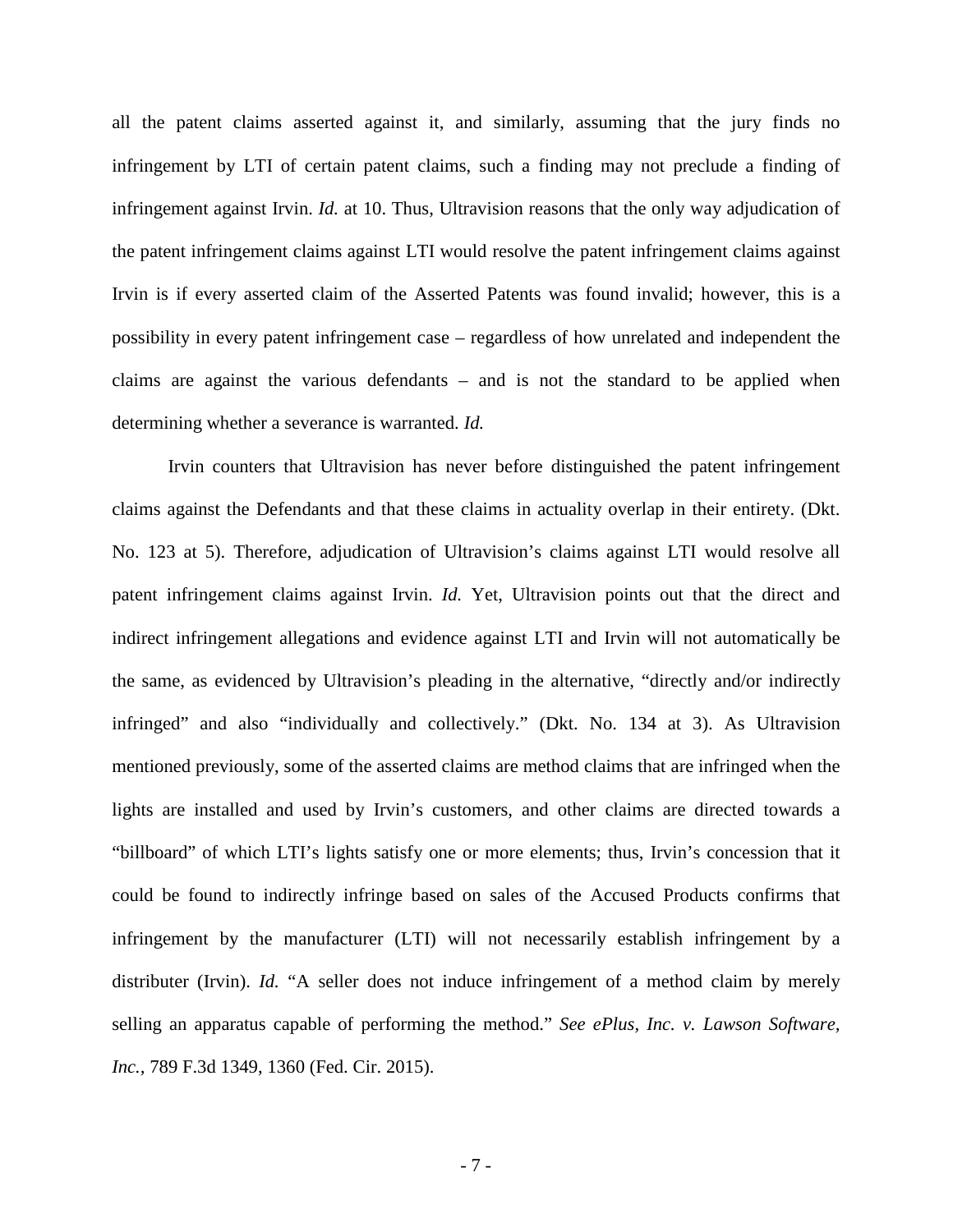Therefore, Ultravision argues that because inducement requires proof of a defendant taking such steps as encouraging, recommending or promoting an infringing use, the facts proving whether or not LTI induces infringement will not necessarily prove whether or not Irvin induces infringement. (Dkt. No. 134 at 3). As a result, because the customers of Irvin to whom Irvin teaches an infringing use are not necessarily the customers of LTI, adjudication of Ultravision's claims against LTI would not resolve its claims against Irvin. *Id.* at 3-4.

On balance, the Court finds that the adjudication of Ultravision's claims against LTI would not resolve its claims against Irvin, including the three additional claims pled just against Irvin and the indirect infringement claims. The false marking, false advertising and unfair competition claims pled by Ultravision against Irvin require additional facts, evidence, analysis and argument(s) not considered for Ultravision's claims against LTI, not to mention other patents belonging to LTI and Irvin that are outside of Ultravision's Asserted Patents. Thus, the adjudication of Ultravision's patent infringement claims against LTI, which also focus on just Ultravision's Asserted Patents, will not necessarily resolve the false marking, false advertising and unfair competition claims against Irvin. The same applies to Ultravision's indirect infringement claims against Irvin (including induced infringement), which will involve facts, evidence and analysis beyond those considered for Ultravision's infringement claims against LTI: in particular, facts pertaining to Irvin's customers and whether Irvin taught, instructed, encouraged, recommended or promoted those customers to infringe the Asserted Patents. Thus, in the interest of judicial economy, the claims against Irvin should not be severed into a separate case because the adjudication of Ultravision's patent infringement claims against LTI will not necessarily resolve Ultravision's varied claims against Irvin – which include false marking, false advertising, unfair competition, indirect infringement and induced infringement.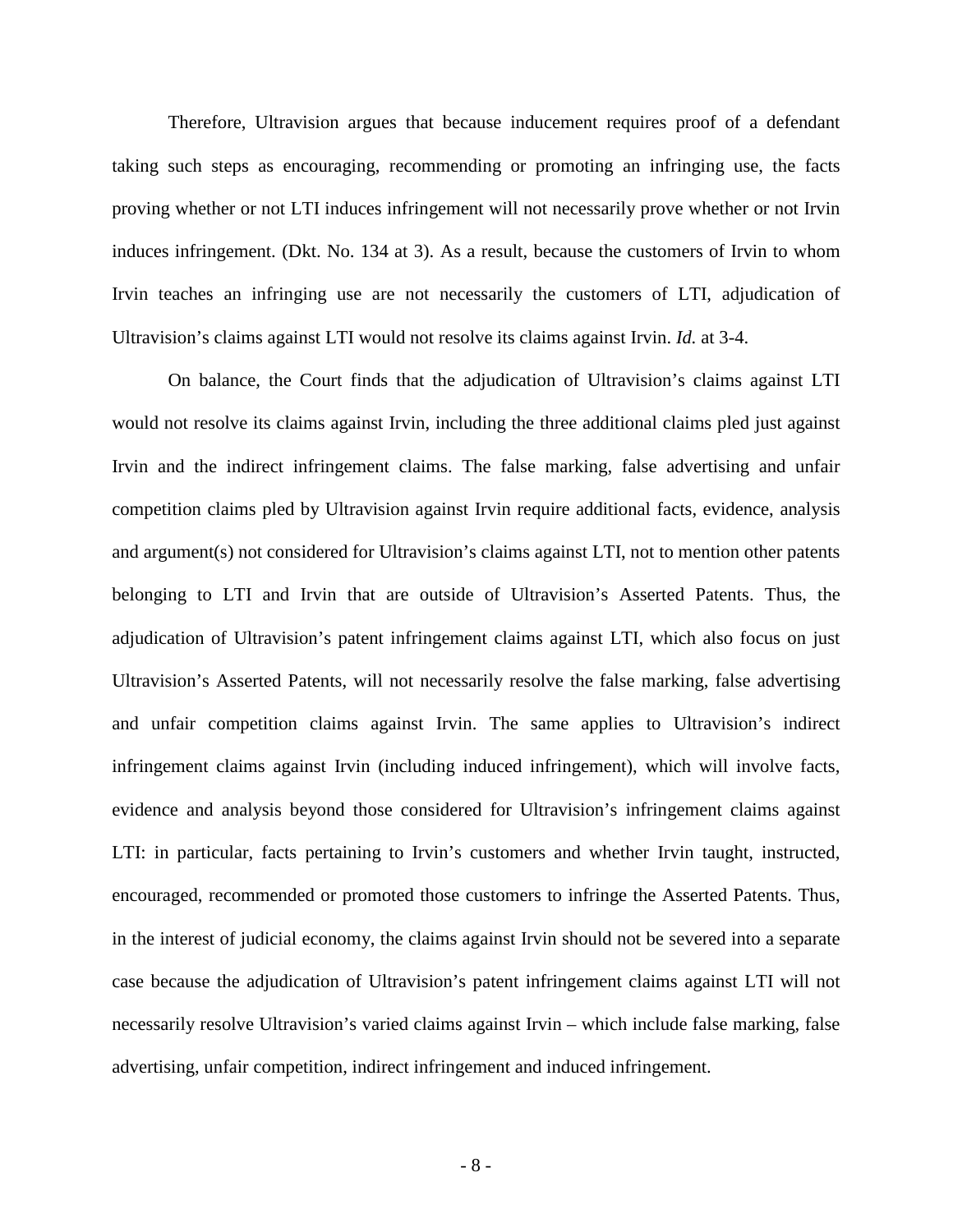## **3. Whether The § 1404(a) Factors Warrant Transfer**

Because no transfer is requested here, this third factor is moot. (Dkt. No. 116 at 4, n.2).

## **B. Stay**

The Court now analyzes: (1) whether a stay will unduly prejudice or present a clear tactical disadvantage to Ultravision, (2) whether a stay will simplify the issues in question and trial of the case, and (3) whether discovery is complete and whether a trial date has been set.

#### **1. Whether Ultravision will be Unduly Prejudiced**

Irvin argues that because the resolution of the claims against LTI will fully resolve the claims against Irvin, severance and stay of the claims against Irvin will not impose a significant burden on Ultravision, witnesses or the federal court system, and Ultravision will not be prejudiced or incur a tactical disadvantage. (Dkt. No. 116 at 10). In response, Ultravision contends that requiring it to sit on its claims against Irvin until after resolution of its claims against LTI and Lamar means that Ultravision would only begin its case against Irvin sometime after mid-October 2017. (Dkt. No. 122 at 12). Moreover, as discussed above, several claims asserted against Irvin (e.g. false marking, false advertising, unfair competition) are separate and distinct from those asserted against LTI and Lamar, so Ultravision would be continually harmed by Irvin on those fronts without having an opportunity to work towards building its case against Irvin through discovery and motion practice. *Id.* Such a delay would also mean that the evidence supporting Ultravision's claims against Irvin would potentially degrade, at least in terms of relevant witnesses' memories. *Id.* at 12-13.

On balance, the Court finds that there would be some prejudice or the appearance of tactical disadvantage to Ultravision if its case against Irvin were to be stayed.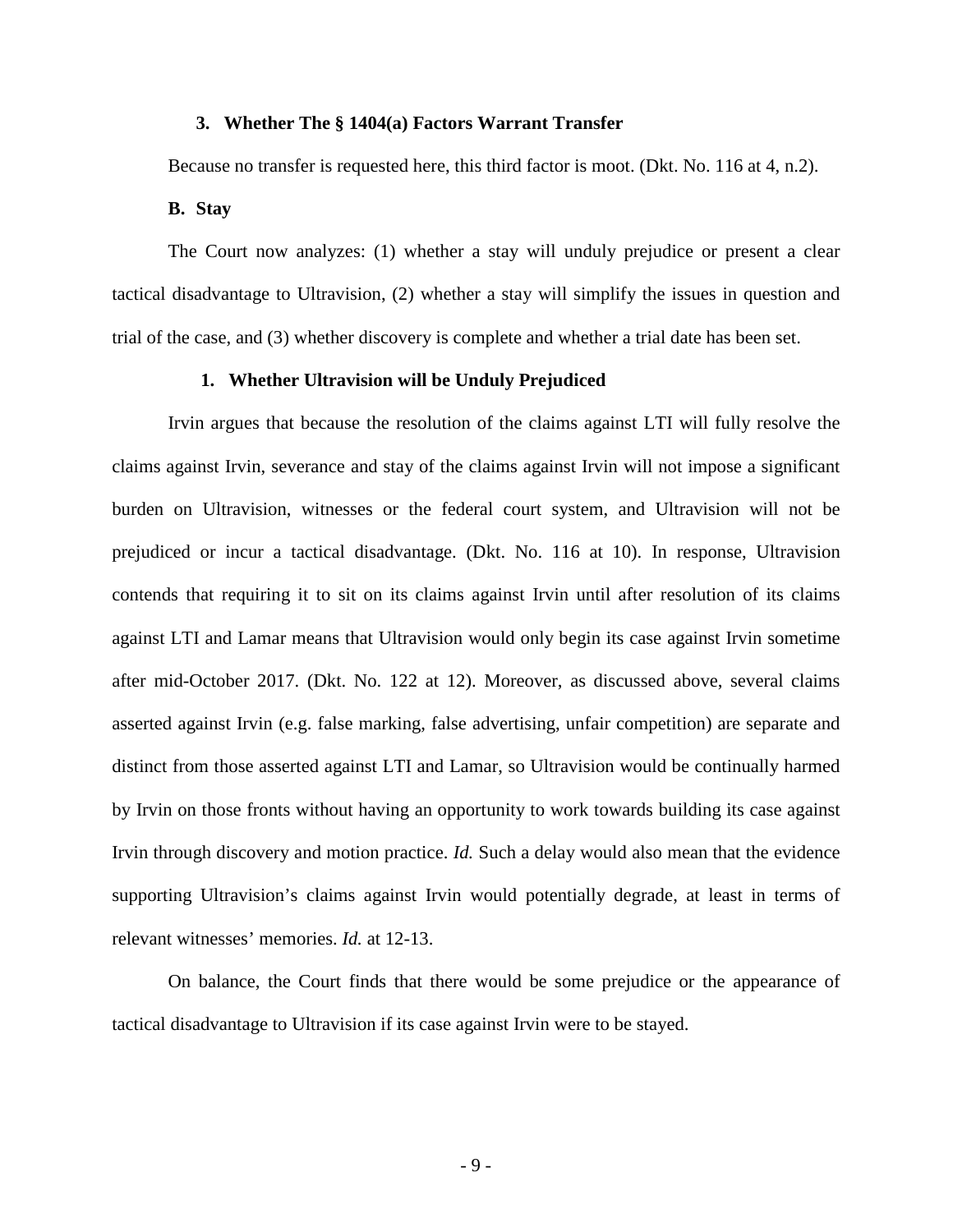Partly due to the reasons provided above of there being separate, non-overlapping and distinct claims being pursued by Ultravision against Lamar, any potential prejudice or tactical disadvantage to Ultravision in being able to effectively pursue those claims grows larger the longer the case is stalled. Thus, a stay should not be entered in this case for at least this reason.

# **2. Whether A Stay Will Simplify The Issues in The Case**

Irvin argues that because (1) Irvin is willing to stipulate to be bound by the rulings of the court in the case against LTI regarding liability and (2) Ultravision cannot receive a double recovery against the same accused product and thus no royalty would be available against LTI, a stay would simplify the issues in question and trial of this case and would "facilitate just, convenient, efficient, and less expensive determination" of this action. (Dkt. No. 116 at 11), *citing Nintendo,* 756 F. 3d at 1365. In response, Ultravision contends that because it asserts claims against Irvin that are distinct and not encompassed within the infringement claims against LTI, the only way a stay would resolve all its claims against Irvin is if there was a finding of invalidity of every asserted claim of the Asserted Patents – which is a potential result in all patent cases, and that possibility does not mandate granting a stay. (Dkt. No. 122 at 14). Moreover, the additional claims asserted against only Irvin (false marking, false advertising, unfair competition) would not be resolved by adjudication of Ultravision's claims against LTI, and therefore the issues in the case would not be simplified, weighing against a stay in this case.

On balance, the Court finds that a stay of Ultravision's claims against Irvin will not simplify the issues in this case. As discussed above, because there are several non-overlapping claims distinctly asserted against Irvin by Ultravision, a stay would not simplify or streamline the present action; rather, they would complicate the suit and make litigation less convenient and efficient, not to mention more expensive, due to postponement of lingering, unresolved matters.